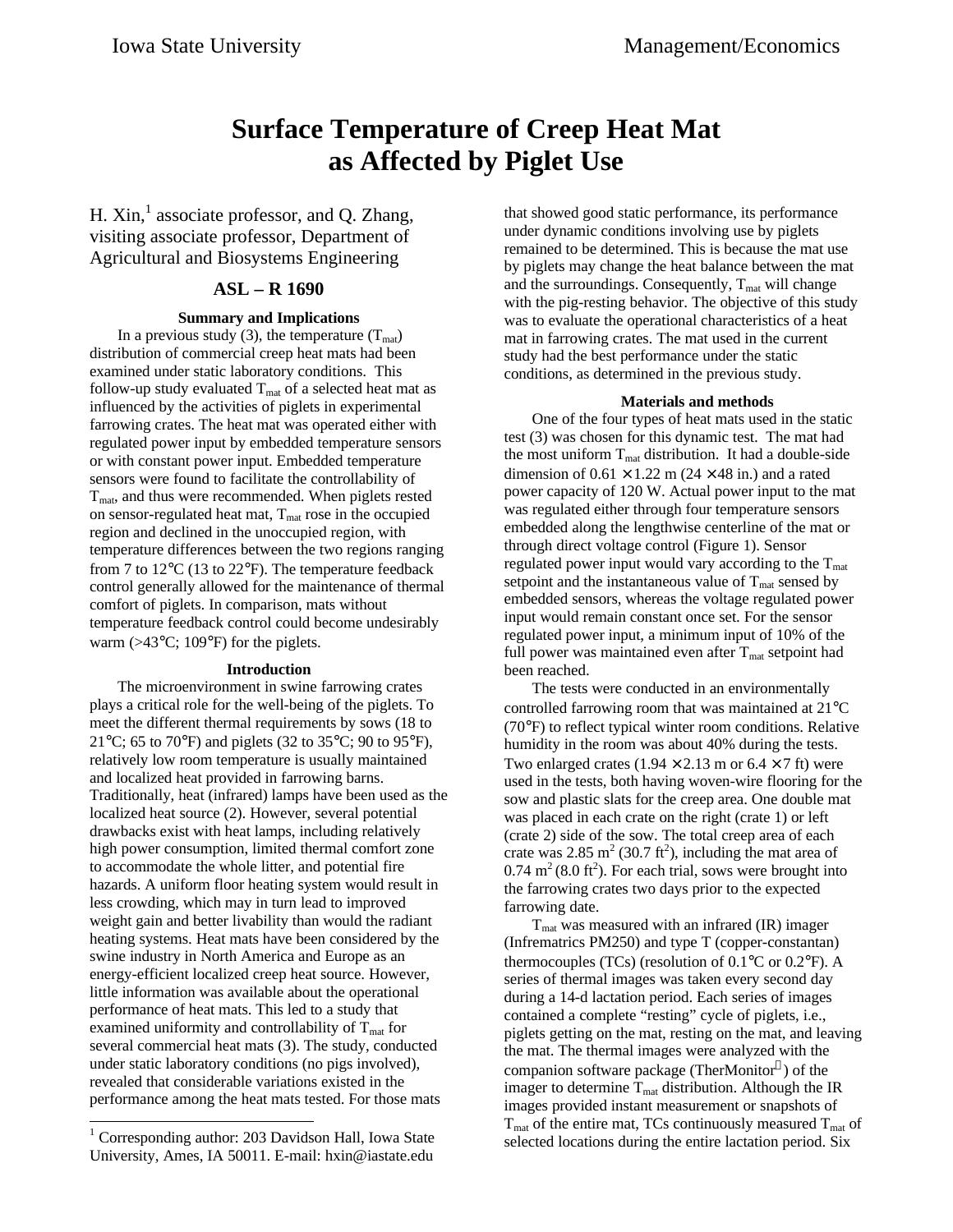TCs  $(T_1 - T_6)$  were fixed with silicon onto each mat surface in two rows. Row 1  $(T_1, T_2,$  and  $T_3$ , equally spaced) was along the centerline across the width of the mat, and row 2 ( $T_4$ ,  $T_5$ , and  $T_6$ , equally spaced) was  $\frac{1}{4}$ into lengthwise centerline from the width side. This arrangement of TCs was expected to cover the mat surface that was most likely to be used by the piglets. Two layers of adhesive (duct) tape were used to protect the TCs from being damaged by the piglets.  $T_{\text{mat}}$  signals from the TCs were recorded with a data measurement module (CR10 and AM416, Campbell Scientific, Inc., Logan, UT) and a PC. The data were sampled every 3 s and stored as 10-min averages.

A video camera (Panasonic, WV-CP410) was mounted directly above each crate and used in conjunction with a time-lapse VCR (Panasonic, AG-6730) to record the mat use by piglets. The tapes were subsequently played back to determine the mat use by counting the number of piglets lying on the mat at 15 min sampling intervals.

Two controller settings of 34 and 37°C (93 and 99°F) were tested. Note that these two setpoints on the controller dial were different from the actual measured  $T_{\text{mat}}$ . The 37°C (99°F) setting was the highest power setting on the controller, and the 34°C (94°F) setting corresponded to 90% of the full power input. The two controller settings resulted in mean  $T_{\text{mat}}$  of 33 and 35 $^{\circ}$ C (91 and 95°F), respectively. For the 34°C (93°F) setting, temperature feedback control method was tested. For the 37°C (99°F) setting, both the temperature feedback and direct voltage control methods were tested. Hence, a total of three series of tests was performed and they were identified as: 1) C34, i.e., 34°C (93°F) setting with temperature feedback control; 2) C37, i.e., 37°C (99°F) setting with temperature feedback control; and 3) NC37, i.e., 37°C (99°F) setting without temperature feedback control. Each test had three replications. A more detailed description of the experimental setup was given by Zhang and Xin (4).

#### **Results and Discussion**

#### *Tmat distribution*

The pattern of  $T_{\text{mat}}$  distribution with piglets on the mat was dramatically different from that observed in the static laboratory test. In tests C34 and C37 (i.e., with temperature feedback control), the piglets-occupied region (OR) became warmer and the unoccupied region (UR) became cooler than the initial  $T_{\text{mat}}$  (Figure 2). The elevated  $T_{\text{mat}}$  in OR was a result of the reduced heat loss from the mat to the ambient by piglets occupying the mat. Because  $T_{\text{mat}}$  was controlled via the embedded sensors, the rising  $T_{\text{mat}}$  caused reduction of power input to the mat. This in turn caused  $T_{\text{mat}}$  to drop in UR. The magnitude of  $T<sub>mat</sub>$  increase or decrease depended on the lying pattern of the piglets.

Figure 3 shows example snapshots of two typical mat use patterns by the piglets: a low area occupation (LAO), where OR did not cover all the embedded

sensors, and a high area occupation (HAO), where OR covered all the embedded sensors. With no piglets resting on the mat,  $T_{\text{mat}}$  distribution curve had a single peak that occurred near the setpoint. When the mat was used by piglets, two peaks generally occurred (Figure 4), with the high  $T_{\text{mat}}$  peak indicating  $T_{\text{mat}}$  in OR and the low  $T<sub>mat</sub>$  peak showing  $T<sub>mat</sub>$  of UR. The low  $T<sub>mat</sub>$  peak for HAO was not as apparent as that for LAO because of the relatively small UR when the piglets occupied most of the mat.  $T_{\text{mat}}$  in OR, as indicated by the high  $T_{\text{mat}}$  peak, was close to the setpoint for HAO and was higher than the setpoint for LAO. This was attributed to the temperature feedback control. Power input to the mat was based on the average  $T_{\text{mat}}$  sensed by the four embedded sensors. This average  $T_{\text{mat}}$  increased faster when more mat surface (sensors) was (were) covered by piglets (HAO), thus power input was reduced at a faster rate, resulting in lower temperature in OR for HAO than for LAO. This effect of mat occupancy on  $T<sub>mat</sub>$ distribution is numerically shown in Table 1, which summarizes the measured  $T_{\text{mat}}$  in OR and UR for piglets  $2 - 3$  and  $8 - 9$  days old. These two age groups were selected to represent LAO and HAO conditions, respectively.  $T_{\text{mat}}$  for 2- to 3-day-old piglets (LAO) was about 3°C (5.4°F) higher than that for 8- to 9-day old piglets (HAO) in OR, and 4°C (7.2°F) higher in UR. The T<sub>mat</sub> difference between OR and UR ranged from 7 to 12°C (12.6 to 21.6°F). The T<sub>mat</sub> of OR was 41.0°C (105.8°F) for the LAO condition and 37.5°C (99.5°F) for HAO. At the same controller setting,  $T_{\text{mat}}$  was 34.7°C (94.5°F) under the constant static environment. Namely, resting of piglets on the mat caused 6.3°C (11.3°F) and a  $2.8^{\circ}$ C (5.0°F) T<sub>mat</sub> rise for LAO and HAO, respectively.

The temperature differences between OR and UR could have some adverse effects on the comfort of piglets on the mat. When only small portion of the mat is used by part of the litter, the rest of could become undesirably cool for the remaining litter. Furthermore, when several slave mats are controlled based on the temperature of a master mat (a common arrangement of heat mats in practice), the temperature of the entire slave mats would be as low as that in UR if no piglets are resting on the slave mats while the master mat is fully occupied.

For the constant power input (Test NC37),  $T<sub>mat</sub>$ increased considerably in OR and slightly in UR (Table 1). The  $T<sub>mat</sub>$  distribution curve had two distinct peaks for LAO, with the high  $T_{\text{mat}}$  peak for OR and the low  $T_{\text{mat}}$ peak for UR (Figure 5). The low  $T_{\text{mat}}$  peak occurred at almost the same level as that of mat with no piglets on it, indicating that piglets had little effect on the  $T_{\text{mat}}$  of UR when temperature feedback control was not used.

#### *Tmat variation with time*

Tmat was fairly constant before farrowing and fluctuated considerably as piglets started to use the mat (Figure 6). The magnitude of  $T_{\text{mat}}$  fluctuation was closely related to the mat use by piglets; the more frequently the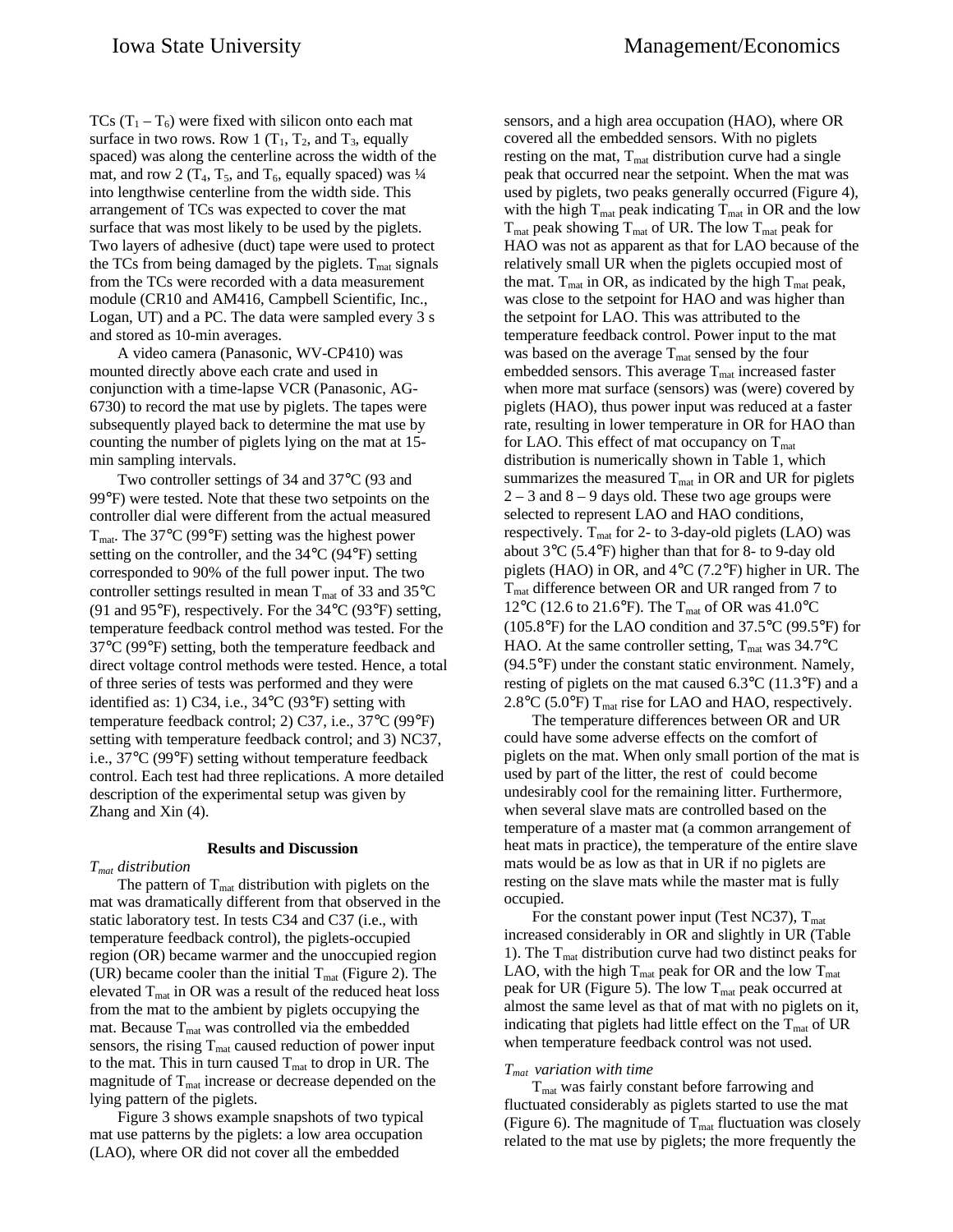mat was used, the more  $T_{\text{mat}}$  fluctuated. Table 2 summarizes the  $T_{\text{mat}}$  ranges measured for the 14-d lactation period in the three test series. With temperature feedback control (tests C34 and C37), the maximum and minimum  $T_{\text{mat}}$  were about 5°C (9°F) higher and 10°C (18°F) lower, respectively, than the initial  $T_{\text{mat}}$ . Without temperature feedback control (test NC37), the highest  $T_{\text{mat}}$  was 46.6°C (115.9°F), or 7.8°C (14.0°F) higher than

the initial  $T_{\text{mat}}$  and the minimum  $T_{\text{mat}}$  was 7.9°C (14.2°F) lower. If only sensible heat exchange is considered,  $T_{\text{mat}}$ should not fall below the setpoint for test NC37 because power input to the mat was constant during the test. The declined  $T<sub>mat</sub>$  was speculated to result from evaporation of wet mat surface caused by the piglets. In all three tests, the time – averaged  $T_{\text{mat}}$  over the 14-d period was within  $2^{\circ}$ C (3.6 $^{\circ}$ F) of the initial value. The minimum  $T<sub>mat</sub>$  for all three test conditions was lower than the lower threshold of the TN T<sub>mat\_</sub>range (34 $\degree$ C or 93 $\degree$ F, [1]). However, the minimum  $T_{\text{mat}}$  occurred in UR, which would not be a major concern because UR is the area not used by the piglets. The maximum  $T_{\text{mat}}$ , the temperature felt by the piglets while lying on the mat, was within the tolerable range (<43°C or 109°F) for test C34, slightly higher than the upper limit for C37, and considerably higher than the upper limit for NC37 (>43<sup>o</sup>C or 109<sup>o</sup>F).

Note that the magnitude of  $T_{\text{mat}}$  alone would not fully represent thermal comfort needs of piglets on mat. Duration or frequency of certain  $T_{\text{mat}}$  occurrence must be considered along with magnitude. Without temperature feedback control (NC37), the frequency of  $T_{\text{mat}}$ exceeding the upper limit (43°C; 109°F) was 18% (Figure 7). This implies that on average for 11 min out of each hour the mat would be undesirably warm for piglets in OR. At the same setpoint (37°C; 99°F), but with temperature feedback control (C37), the frequency

of  $T_{\text{mat}}$  exceeding 43<sup>o</sup>C (109<sup>o</sup>F) was less than 1% (Figure 7). For test C34,  $T_{\text{mat}}$  never exceeded 43°C (109°F). Hence, the results showed the merit of regulating the power input to the mat and thus  $T<sub>mat</sub>$  using the embedded temperature sensors.

#### **Acknowledgements**

Funding for this study was provided in part by the Agri-Food Research and Development Initiative (ARDI) of Manitoba and the Iowa Energy Center, and was acknowledged with gratitude.

## **References**

- 1. de Baey-Ernsten, H., F. von der Haar, M. Bichmann, and N. Clausen. 1995. Heating systems for piglets in a practical comparison. Institute for Agricultural Process Engineering (Institut fur Landwirtschaftiche Verfahrenstechnik), University of Kiel, Germany.
- 2. Xin, H., H. Zhou, and D.S. Bundy. 1997. Comparison of energy use and piglet performance between the conventional and an energy-efficient heat lamp. Applied Engineering in Agriculture 13(1):  $95 - 99$ .
- 3. Xin, H. 1998. Surface temperature distribution of commercial electrical heat mats for farrowing creep heating. Swine Research Report, ASL-R1582. Iowa State University, Ames, IA.
- 4. Zhang, Q. and H. Xin. 1999. Static and dynamic temperature distribution of heat mats for swine farrowing creep heating ASAE Paper: 994182. St Joseph, MI: ASAE.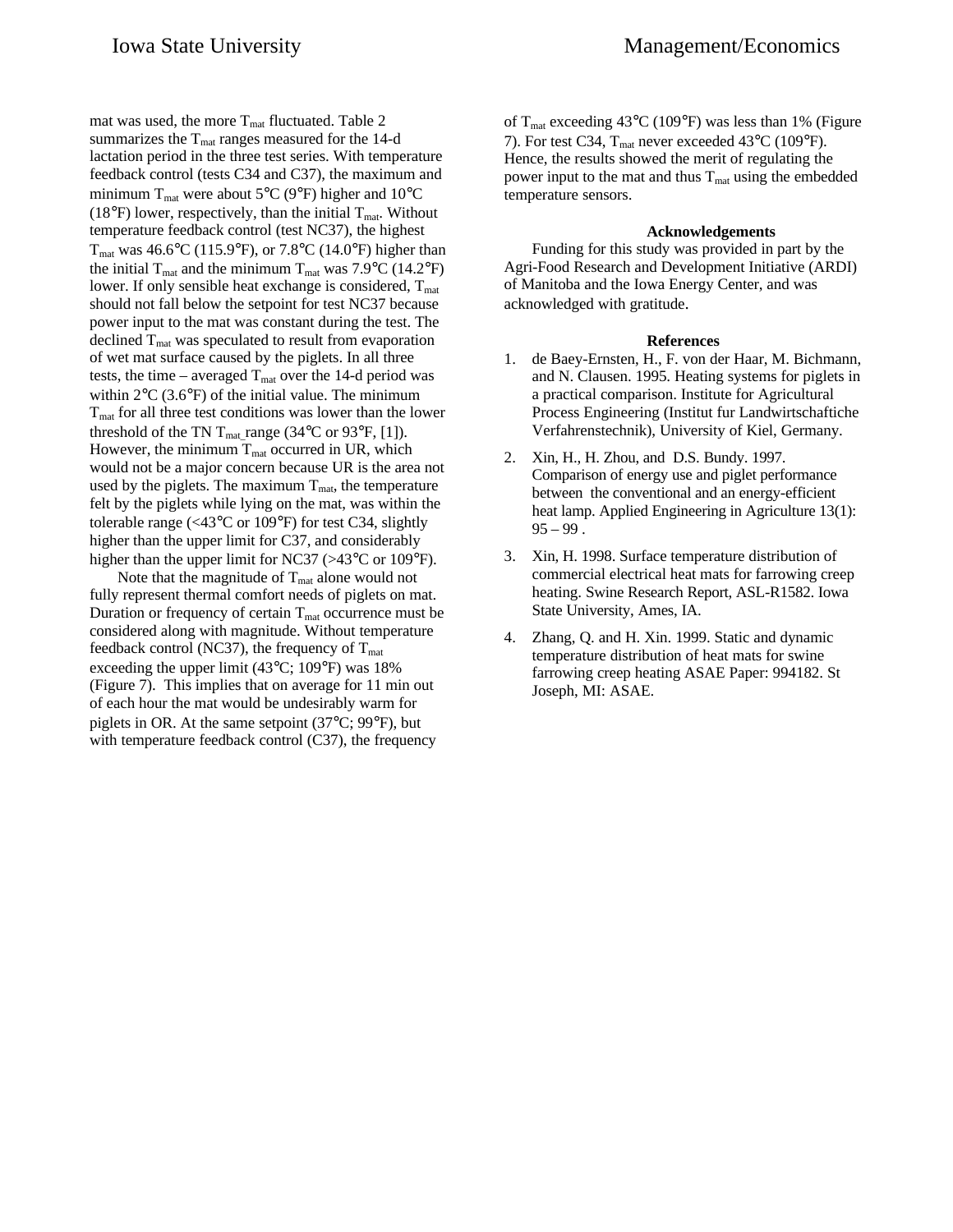|                   | LAO (day $2-3$ ) |            | HAO (day $8-9$ ) |            |  |  |  |  |
|-------------------|------------------|------------|------------------|------------|--|--|--|--|
| Test <sup>a</sup> | Occupied         | Unoccupied | Occupied         | Unoccupied |  |  |  |  |
| C <sub>34</sub>   | 38.6(0.4)        | 27.8(0.3)  | 36.4(0.3)        | 24.8(1.7)  |  |  |  |  |
| C <sub>37</sub>   | 41.0(0.7)        | 34.2(1.5)  | 37.5(0.3)        | 29.7(0.9)  |  |  |  |  |
| NC37              | 42.9(0.9)        | 37.6(1.6)  | 40.0(0.8)        | 35.1(0.9)  |  |  |  |  |

**Table 1. Mat surface temperature (**°**C ) in regions occupied and unoccupied by piglets.**

<sup>a</sup>C34: Temperature – feedback controlled with controller setpoint =  $34^{\circ}$ C.

C37: Temperature – feedback controlled with controller setpoint =  $37^{\circ}$ C.

NC37: No temperature – feedback control with controller setpoint = 37°C.

Numbers in parentheses were standard deviations.

LAO, low area occupation; HAO, high area occupation.

Temperature conversion:  ${}^{\circ}F = {}^{\circ}C \times 1.8 + 32$ ;  $\Delta {}^{\circ}F = 1.8 \Delta {}^{\circ}C$ 

**Table 2. Ranges of mat surface temperature measured by six thermocouples during a 14-day lactation period.**

| Test <sup>a</sup> | Temperature, <sup>o</sup> C |           |           |           |  |  |
|-------------------|-----------------------------|-----------|-----------|-----------|--|--|
|                   | Initial                     | Average   | Maximum   | Minimum   |  |  |
| C <sub>34</sub>   | 37.2(1.8)                   | 36.0(0.9) | 42.4(0.8) | 26.9(3.0) |  |  |
| C <sub>37</sub>   | 38.9(2.1)                   | 37.8(1.4) | 43.9(1.3) | 29.6(2.1) |  |  |
| NC <sub>37</sub>  | 38.8(1.4)                   | 40.8(1.3) | 46.6(1.3) | 30.9(2.9) |  |  |

<sup>a</sup>C34: Temperature – feedback controlled with controller setpoint =  $34^{\circ}$ C.

C37: Temperature – feedback controlled with controller setpoint =  $37^{\circ}$ C.

NC37: No temperature – feedback control with controller setpoint = 37°C.

Numbers in parentheses were standard deviations.

Temperature conversion:  ${}^{\circ}$ F =  ${}^{\circ}$ C × 1.8 + 32;  $\Delta {}^{\circ}$ F = 1.8  $\Delta {}^{\circ}$ C



**Figure 1. Schematic representation of heat mat layout and power input control.**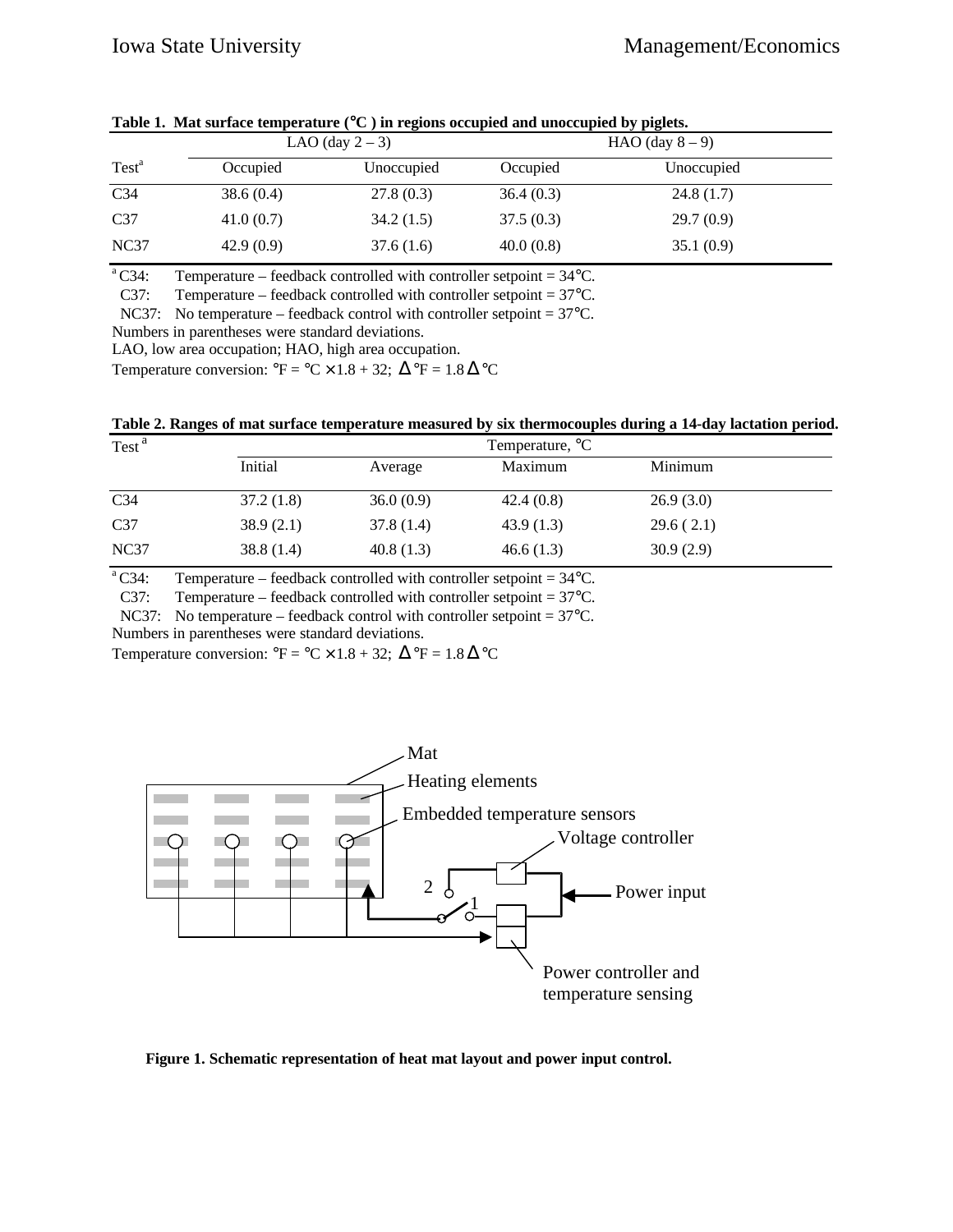

**Figure 2. Comparison of mat temperature distribution without vs. with pigs.**



**Figure 3. Typical lying patterns of piglets on heat mats (LAO, low area occupation; HAO, high area occupation).**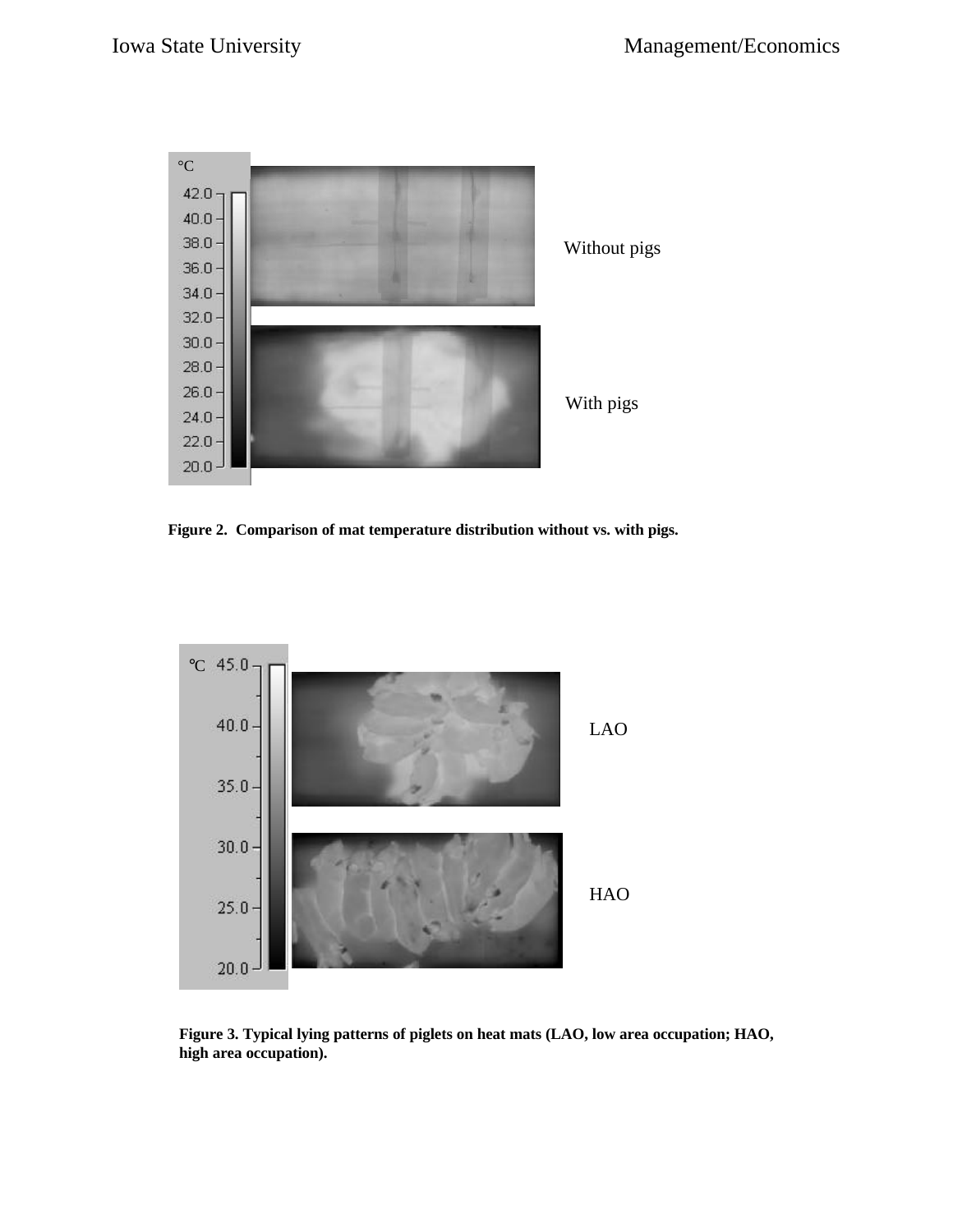

**Figure 4. Surface temperature distribution of heat mat with temperature feedback control and at set temperature of 37**°**C (99**°**F) (C37).** °**F =** °**C** × **1.8 + 32.**



**Figure 5. Surface temperature distribution of heat mat without temperature feedback control and at set temperature of 37°C (99°F) (NC37).**  ${}^{\circ}$ **F =**  ${}^{\circ}$ **C**  $\times$  **1.8 + 32.**